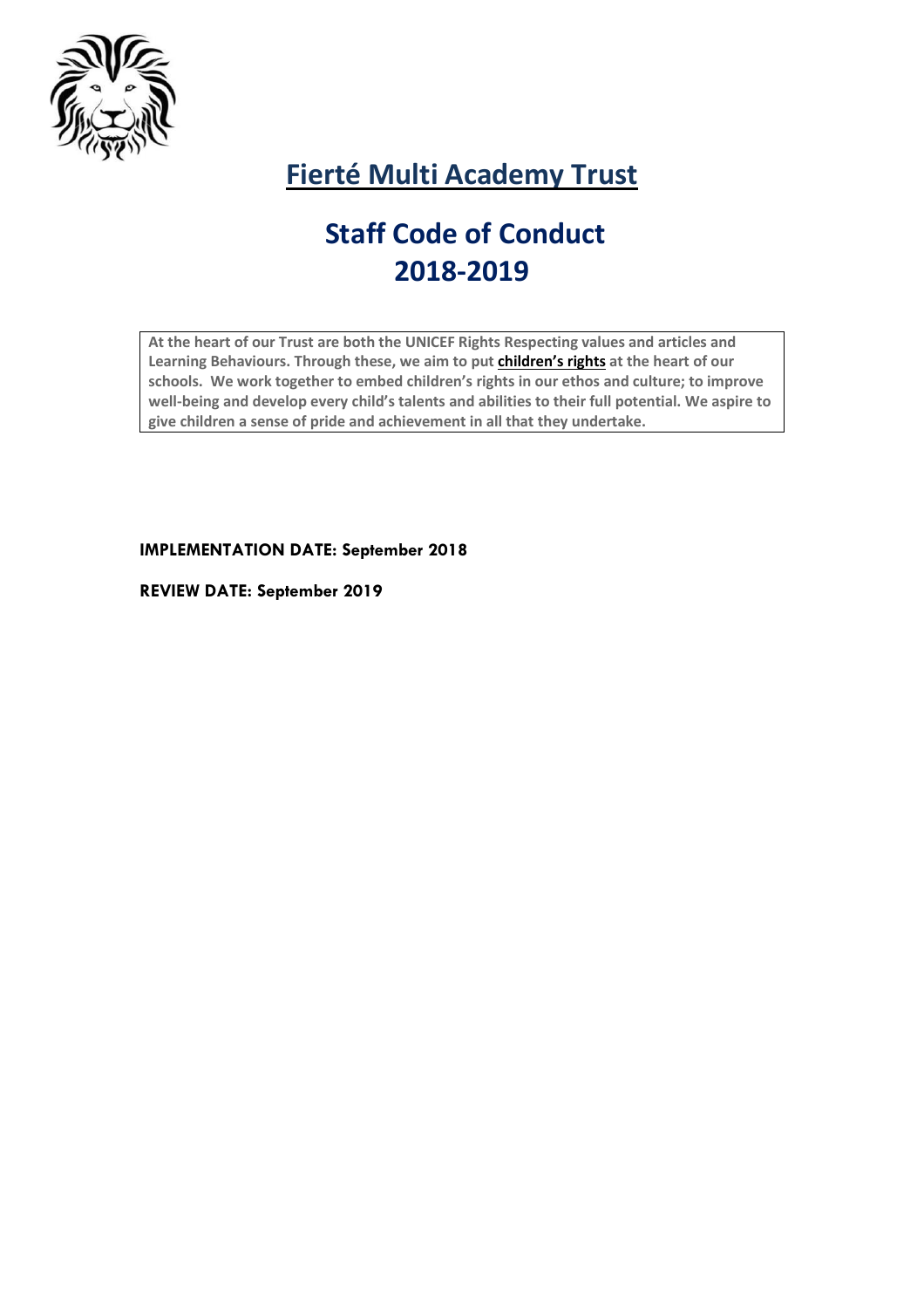# **STAFF CODE OF CONDUCT**

# **INTRODUCTION AND SCOPE OF ACADEMIES IN THE TRUST**

This Code of Conduct sets out the standards of behaviour for all school staff so they know what is expected of them and are treated fairly. School staff are in a unique position of influence and must adhere to behaviour that sets a good example to all students within the school and the school community.

The school requires that all staff, including volunteers and governors read (and if necessary seek clarification) and understand this Code of Conduct, as everyone is required to comply with it. If they do not, the school may take disciplinary action against them in accordance with the school's disciplinary policy.

This document complements statutory guidance on safeguarding and profession standards including the Teacher Standards and should form part of a new employee's induction. Staff will be consulted upon any changes to this Code of Conduct will be asked to confirm that they have received/accessed the document.

#### **GENERAL STANDARDS OF BEHAVIOUR**

It is not possible to provide examples of what is or is not appropriate behaviour and conduct in all circumstances. All school staff are expected to make responsible and reasonable decisions and act in the best interests of the school and the welfare of the students.

#### **Personal Standards**

The school expects the work, conduct, and integrity of all staff, including volunteers and governors to be of a high standard. Staff are accountable for their actions and must respect the management structure of the school.

# **Smoking, Alcohol and Drugs**

School staff will not consume or be under the influence of illegal drugs or alcohol or smoke while on duty or on school premises. The school will take all reasonable steps to prevent a member of staff carrying out work-related activities if they are considered to be unfit/unsafe to undertake the work as a result of alcohol consumption or substance abuse.

Alcohol may be consumed responsibly on the school premises when the Headteacher has given express permission, such as during an evening or weekend social function or a celebration event.

#### **Dress Code**

Staff are expected to take a safe and sensible approach to dress and appearance, cleanliness and personal hygiene and must present a positive image of the school and should act as a role model for students.

Please note staff must ensure that where provided, Personal Protective Equipment (PPE) is worn as required.

Staff and management are encouraged to take a sensible approach to the suitability of 'work wear' in relation to the activity being undertaken.

# **Personal Relationships**

The school recognises that employees who work together may form personal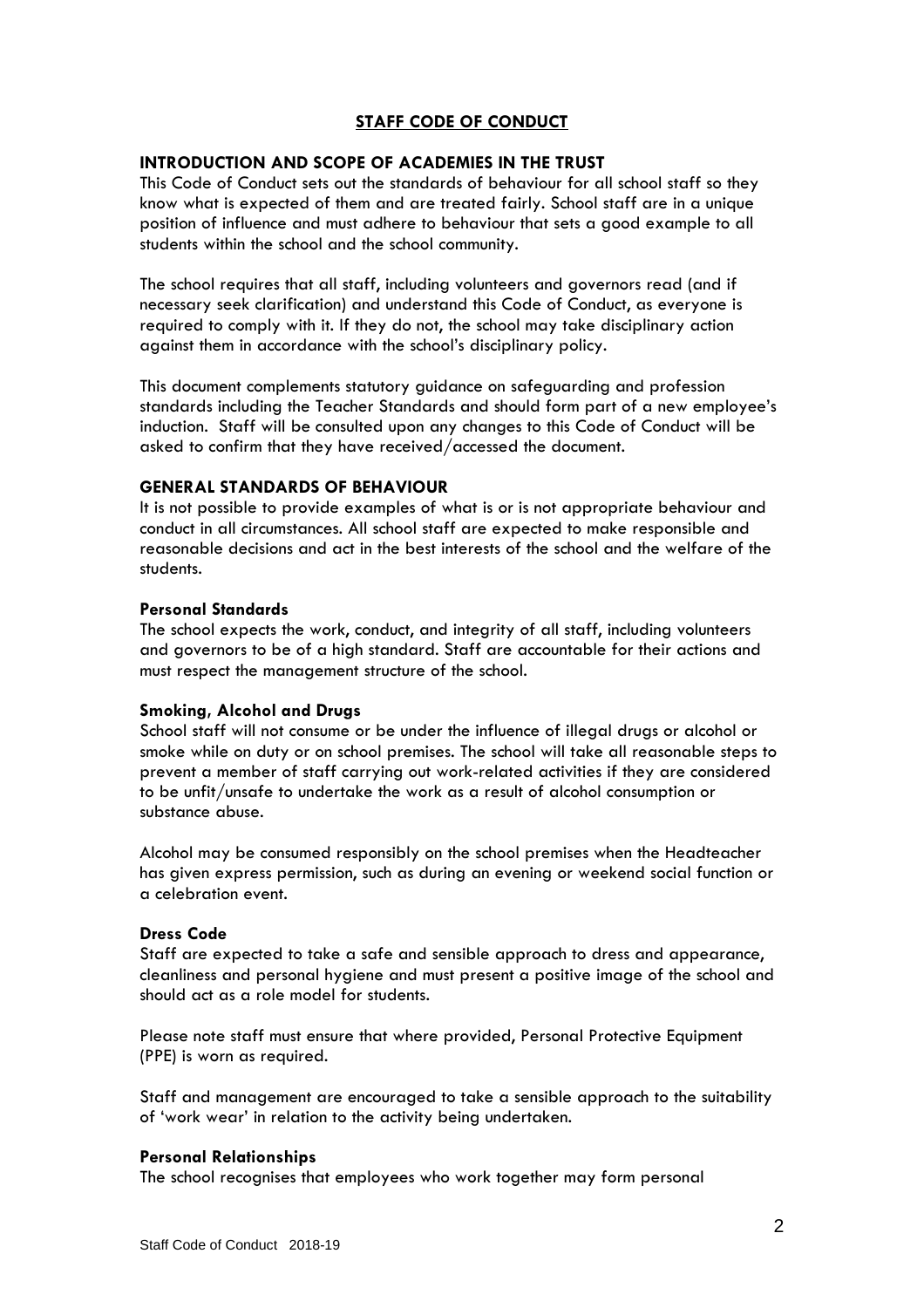friendships and in some cases close personal relationships. While it does not wish to interfere with these personal relationships, it is necessary to ensure that all staff behave in an appropriate and professional manner at work.

Any member of staff who is involved in a close personal relationship with a colleague, contractor or supplier must not allow that relationship to influence his/her conduct while at work.

# **Conduct with Pupils**

High standards of behaviour will be expected and promoted at all times in lessons and throughout every aspect of the school's life. All members of staff and governors are expected to set high standards and use a positive approach to behaviour management.

# **Confidentiality**

Personal information is usually confidential. It should only be shared with the permission of the individual concerned, or unless the disclosure of confidential personal information is necessary in order to protect a child. In all circumstances, information must be confined to those people directly involved in the professional network of each individual child and on a strict "need to know" basis.

However, staff have an obligation to share with their manager or the school's Designated Safeguarding Lead any information which gives rise to concern about the safety or welfare of a student. Staff must **never** promise a student that they will not act on information that they are told by the student.

# **Use of School Facilities and Equipment**

The school is entitled to expect at least the same standard of care of its property as employees give to their own property. Any facilities, property or equipment provided by the school should only be used in connection with official duties except where the Headteacher and governors has agreed to private use.

When a member of staff ceases working for the school all papers and other records, equipment and any other property of the school must be returned. This includes all paper and electronic records relating to the school and any students.

# **Use of Mobile Phones**

As a general rule, staff are not allowed to make and receive calls, or send texts, except at lunchtime or during breaks. Staff must ensure that they comply with the school's Use of Mobile Phone policy at all times. This can be found in the staff room policy file. Each class has a safe provided to securely store phones in during the school day.

# **Use of School Vehicles**

Staff and governors should never give lifts to pupils without clearing it with a senior member of staff. Two members of staff should accompany any children in cars where possible. School policy in relation to transport and travel must be adhered to at all times.

# **Gifts and Hospitality**

School staff are permitted to accept gifts and hospitality of a minor nature such as small gifts from parents or pupils to staff as a token of appreciation or promotional items from suppliers that are routinely given to a wide range of people (e.g.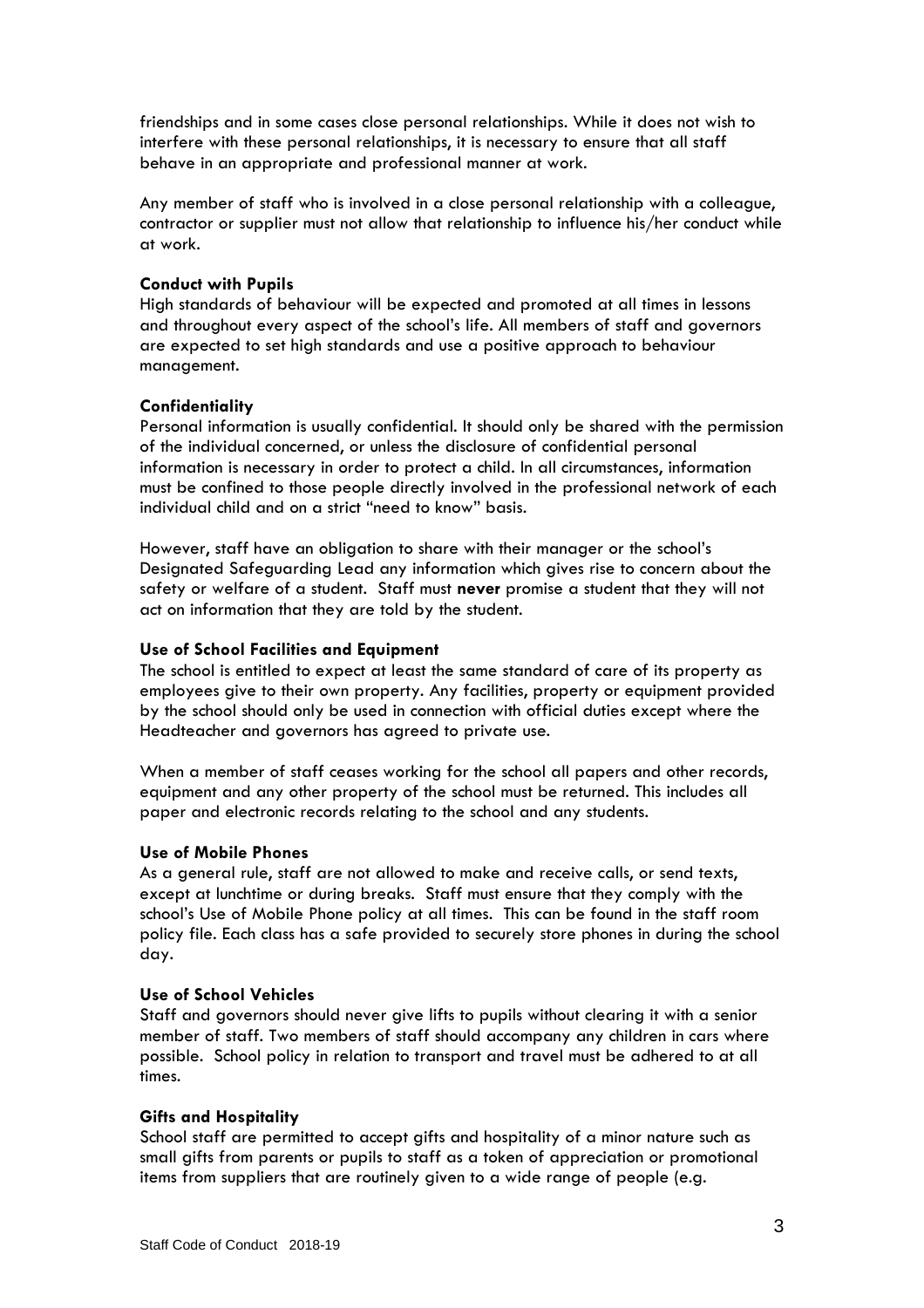calendars, notepads, pens, etc).

Gifts with an estimated value exceeding £50 should be referred to the Headteacher and may only be accepted with express permission.

All school staff, the Headteacher and governors must never accept;

- Cash or monetary gifts.
- Gifts or hospitality offered to your husband, wife, partner, family member or friend.
- Gifts or hospitality from a potential supplier or tendered in the immediate period before tenders are invited or during the tender process.
- Lavish or extravagant gifts or hospitality, even if they relate to activities in your own time.

# **Conduct Outside Work**

Staff must not engage in conduct outside work that could seriously damage the reputation and standing of the school or the employee's own reputation or the reputation of other members of the school community.

In particular, criminal offences that involve violence or possession or use of illegal drugs or sexual misconduct are likely to be regarded as unacceptable and may lead to disciplinary action.

Staff must exercise caution when using information technology and be aware of the risks to themselves and others. Staff must adhere to the school's procedures on social networking and e-safety.

Staff may undertake work outside school, either paid or voluntary, provided that it does not conflict with the interests of the school nor be to a level that may contravene the working time regulations or affect an individual's work performance. Staff are required to seek approval from the governing body before accepting any secondary employment.

#### **Work Related Social Events**

Although work related social events usually take place away from the school and on occasion, outside of normal working hours, this code of conduct applies to such events.

Specifically, the following principles will apply:

- Staff should consume alcohol responsibly at work-related social events, irrespective of whether the school provides or pays for the drinks.
- Staff must not behave in any way at any work-related social event that could bring the school's name into disrepute.

# **SAFEGUARDING**

Everyone who comes into contact with children and their families has a role to play in safeguarding children. All staff have a duty to safeguard students from: